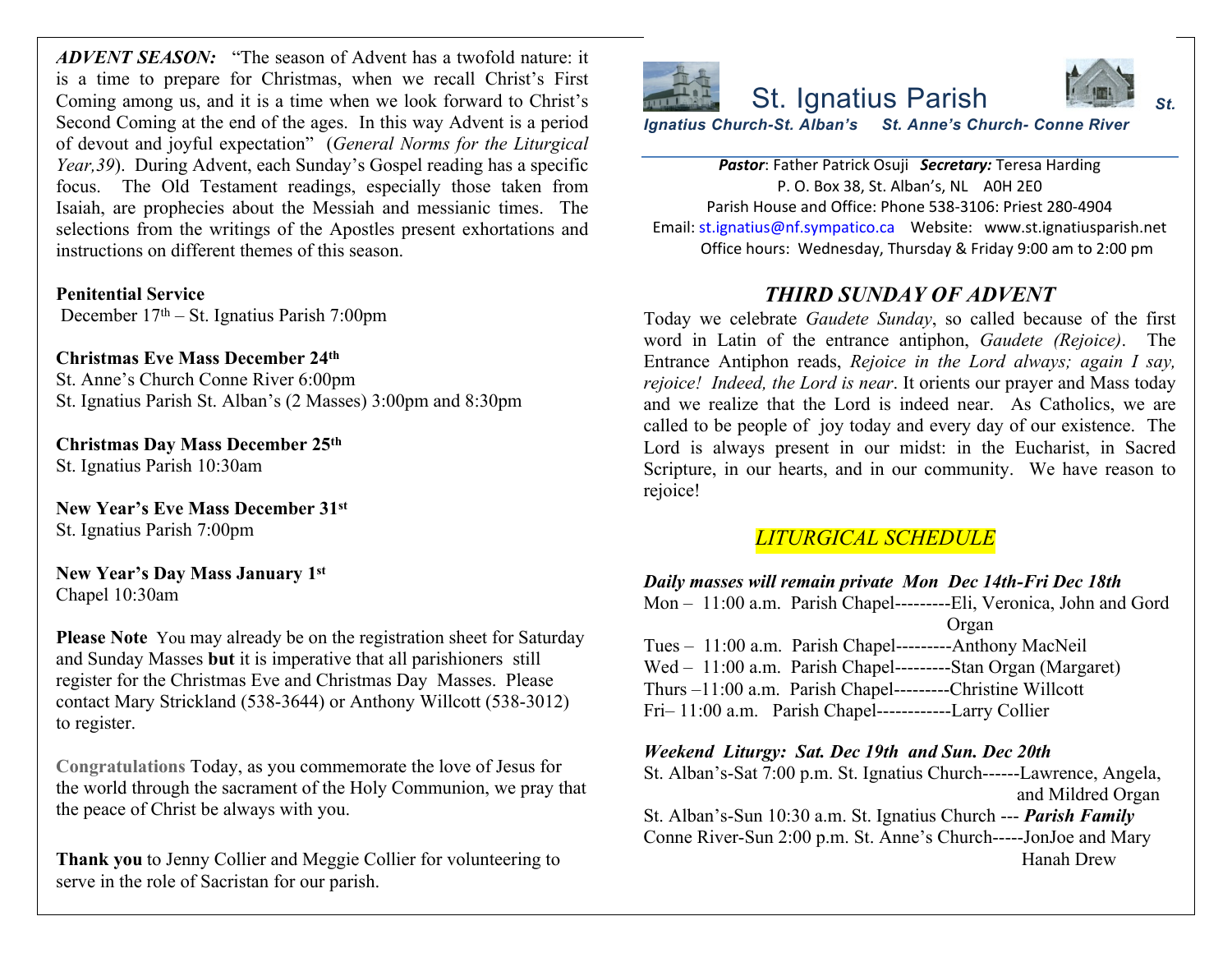# **Ministries**' **schedule for Weekend Masses**

**Weekly Parish Income**

| <b>DATE</b>                | <b>Sacristan</b> | <b>Reader</b> | <b>Eucharistic</b>    | <b>Music</b> |
|----------------------------|------------------|---------------|-----------------------|--------------|
|                            |                  |               | <b>Minister</b>       |              |
| Dec 12                     | Teresa           | Monica W      |                       | Julie-Ann    |
|                            | Ann              |               | <b>Father Patrick</b> | Clayton      |
| Dec $13$                   | Teresa           | Cindy B       |                       | Folk Choir   |
|                            | Ann              |               | <b>Father Patrick</b> |              |
| Dec 19                     |                  | Edith O       |                       |              |
|                            |                  |               | <b>Father Patrick</b> |              |
| <b>Dec 20</b>              |                  |               |                       | Jessica W    |
|                            |                  | Valerie H     | <b>Father Patrick</b> |              |
| St. Ignatius Church        |                  |               | \$976.00              |              |
| St. Anne's Church          |                  |               | 90.00                 |              |
| Parish Dues                |                  |               | 65.00                 |              |
| <b>Mass Stipend</b>        |                  |               | 80.00                 |              |
| Living with Christ Missals |                  |               | 30.00                 |              |
| Religious Articles         |                  |               | 22.00                 |              |
| <b>Baptism Stipends</b>    |                  |               | 25.00                 |              |
| Certificates (Baptism)     |                  |               | 10.00                 |              |

#### **Advent Tree - please note changes**

During this season we will once again be decorating the Jesse tree. Each week the decorations to be coloured and prepared will be available at the back of the church for the children. As you arrive each Sunday, please have your child go directly to the tree and place his/her ornaments on the tree. Due to health precautions we will not bring the children to the tree as a group. The readings for each ornament will be presented by one of the students each week. If your child is interested in doing a reading please contact Cindy Benoit, Valerie Hoskins or Connie Willcott.

**Christmas Flowers:** You are invited to make a donation for Christmas Flowers that will be used on our Altar this Christmas. The donation will act as a reminder to all of us of those who have gone home to the Eternal Lord as well as those who are unable to be with us this Christmas. The names of your loved ones will be printed in the Bulletin. Please use an envelope with your name, envelope number and the name of your loved ones with your donation inside and place in the collection basket or drop off at parish office.

### *WELCOME TO ST. IGNATIUS PARISH AND ST. ANNE'S CHURCH:*

*We are happy to have you here in our parish. It is our hope that you experience the presence of Christ during our worship.*

## **Food Bank for Advent**

This year we will be partnering with the Town of St. Alban's to help us reach families in need for Christmas.

We will be collecting food items over the next few weeks to make up individual food hampers for families in St. Alban's in need. The help of the parishioners would be greatly appreciated.

A box will be located at the back of the Church for you to drop your nonperishable food items.

## **Burial of ashes in the province of NL**

In the past, virtually all burials - whether of cremated or non cremated remains - were handled through Funeral Homes who provided all the necessary documents and permits required by the Province. Today, more and more, people who no longer have a connection to a Funeral Home and have been given custody of the ashes of their loved ones, are coming forward asking for burial. This is a good thing and we welcome those who want the prayers of the Church at the time of burial. We need to be sure that we, as a parish, comply with all the legal and regulatory requirements of the Province.

Therefore, as of **Janurary 1st, 2021**, to have loved ones' ashes buried in our cemeteries, whether you are from our Parish or from outside the Province, whether you are dealing with a Funeral Director of handling the burial personally, the family is **required** to have the following documents: the original burial permit and a Statement of Death. The parish has to be notified of the death and pending burial.

Burial of ashes in a cemetery without notification to the parish and funeral home is **strictly prohibited.**

**In the past, our funeral directors have often submitted the permits after the burial, this is no longer permitted. There will be no burial taking place without a burial permit provided prior to the burial. It is the responsibility of the family to ensure the permit is submitted.**

### **Christmas Tickets**

The parish would like to thank St. Alban's Clover Farm for the beautiful prizes they have donated for our annual Christmas ticket draw. Tickets are available at St. Alban's Clover Farm for \$1.00 each.